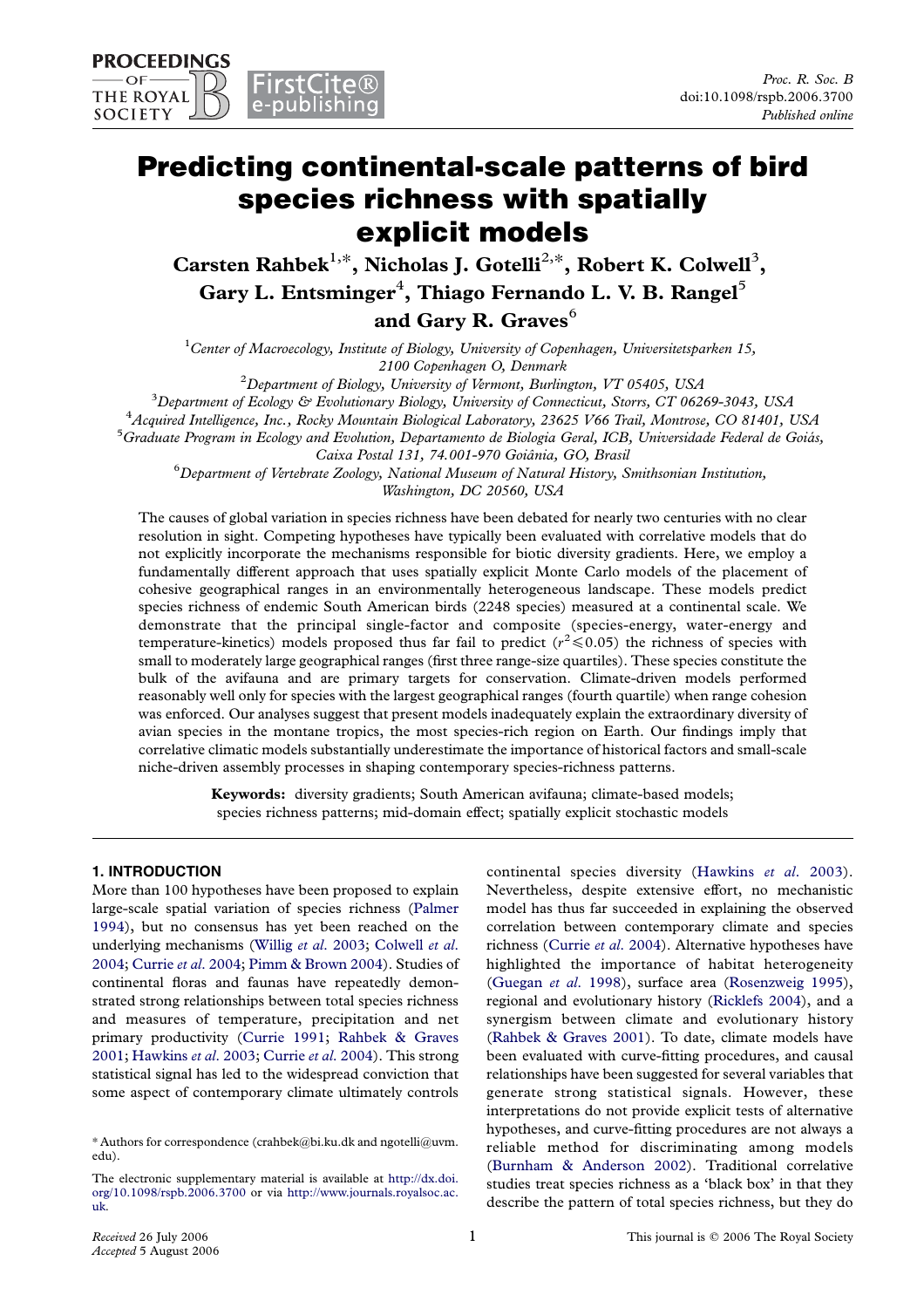<span id="page-1-0"></span>

Figure 1. Species richness and environmental variables.  $(a-e)$  Species richness of endemic birds of South America ( $n=2248$ ) species) partitioned into geographical range-size quartiles (first, smallest; fourth, largest ranges), at a scale of  $1^{\circ} \times 1^{\circ}$ (latitude–longitude).  $(f-m)$  Environmental maps used to guide species occurrence probabilities in stochastic models.  $(f-j)$ Simple variables analogous to traditional single-factor regression analyses.  $(k-m)$  Composite variables based on published formal models of species richness: species-energy model ([Currie](#page-8-0) et al. 2004); water-energy model [\(Hawkins](#page-8-0) et al. 2003; Currie et al[. 2004](#page-8-0)); and temperature-kinetics model ([Brown](#page-8-0) et al. 2004; see electronic supplementary material for details).

not explicitly model the underlying placement of species' geographical ranges, which actually determines measured richness [\(Currie 1991;](#page-8-0) [Rahbek & Graves 2001;](#page-8-0) [Hawkins](#page-8-0) et al[. 2003;](#page-8-0) [Currie](#page-8-0) et al. 2004). Consequently, the repeated demonstration of environmental correlates of species richness has not brought us any closer to resolving the mechanisms that are involved ([Currie](#page-8-0) et al. 2004).

Recent null models for species richness gradients have modelled species ranges more explicitly by randomizing their placement within a spatially bounded one- or twodimensional geographical domain ([Jetz & Rahbek 2001;](#page-8-0) [Colwell](#page-8-0) et al. 2004). This approach has been controversial because, in its simplest form, it assumes that species' ranges are geographically cohesive (no holes or gaps in the geographical range) and predicts that non-uniform richness patterns would be expected even if geographical ranges were placed randomly with respect to climatic variables. In contrast, climatic hypotheses implicitly assume that there are no such constraints on the placement or on the cohesion of species' geographical ranges within the domain and that species occurrences are limited primarily by climatic factors. To advance beyond this controversy, we developed spatially explicit Monte Carlo models that integrate the influence of climatic variables on the position of ranges in a heterogeneous landscape. We developed models with and without the assumption of range cohesion (hereafter called the range cohesion and range scatter models, respectively). These new 'hybrid' models synthesize older environmental explanations for species richness with more recent null models of species range placement ([Jetz & Rahbek 2001;](#page-8-0) [Rangel & Diniz-Filho 2005](#page-8-0)a).

In this paper, we apply this new modelling approach to a high-quality dataset of all South American land birds that is already well established in the literature ([Rahbek & Graves](#page-8-0) [2000,](#page-8-0) [2001](#page-8-0); [Graves & Rahbek 2005;](#page-8-0) [Rahbek 2005](#page-8-0)), by analysing species richness patterns for the endemic avifauna of South America (2248 species), mapped at a spatial scale of 18 latitude–longitude cells. Using these empirical data as a standard, we tested the predictions of 10 models derived from geographical and climatic variables (figure 1), all of which have previously been implicated in influencing species-richness patterns [\(Currie 1991;](#page-8-0) [Rahbek & Graves](#page-8-0) [2001;](#page-8-0) [Jetz & Rahbek 2002;](#page-8-0) [Hawkins](#page-8-0) et al. 2003; [Willig](#page-9-0) et al. [2003;](#page-9-0) Brown et al[. 2004,](#page-8-0) Jetz et al[. 2004](#page-8-0); [Ruggiero &](#page-9-0) [Kitzberger 2004;](#page-9-0) [Tognelli & Kelt 2004](#page-9-0); Allen et al[. 2006;](#page-8-0) Kreft et al[. 2006](#page-8-0)): six single-factor models (mean annual temperature, mean annual precipitation, net primary productivity (NPP), topographic relief, ecosystem diversity and surface area); three composite models (species-energy, water-energy and temperature-kinetics); and one classic null model (geometric constraints).

## 2. MATERIAL AND METHODS

## (a) Map construction and data template

All data and models were referenced to a gridded map of continental South America, which included 1676 cells  $(1^\circ \times 1^\circ)$  latitude–longitude) containing land. Land-bridge islands on the continental shelf were excluded. This is the same template used in the previous analysis of species richness patterns of South American land and fresh-water birds [\(Rahbek & Graves 2001](#page-8-0)).

## (b) Geographical ranges and species richness

The pattern of regional variation in avian species richness in South America is relatively well known, and the taxonomic inventory is more complete than for any other species-rich group of organisms on the continent. We used an updated version (5 September 2003) of the comprehensive geographical-range database for land and fresh-water birds that are known to have breeding populations in South America (2891 species; 531 533 cell records), outlined by Rahbek & Graves [\(2000,](#page-8-0) [2001;](#page-8-0) see also 'Sources of Museum Specimens' in the electronic supplementary material for a list of museums from which primary distribution data were derived). Final maps for each species represent a conservative 'extent of occurrence' extrapolation at a resolution of  $1^{\circ} \times 1^{\circ}$  cells (latitude–longitude), based on museum specimens, published sight records and spatial distribution of preferred habitat.

We used the WORLDMAP application [\(Williams 1996](#page-9-0)) to overlay the distributional data. Breeding species can be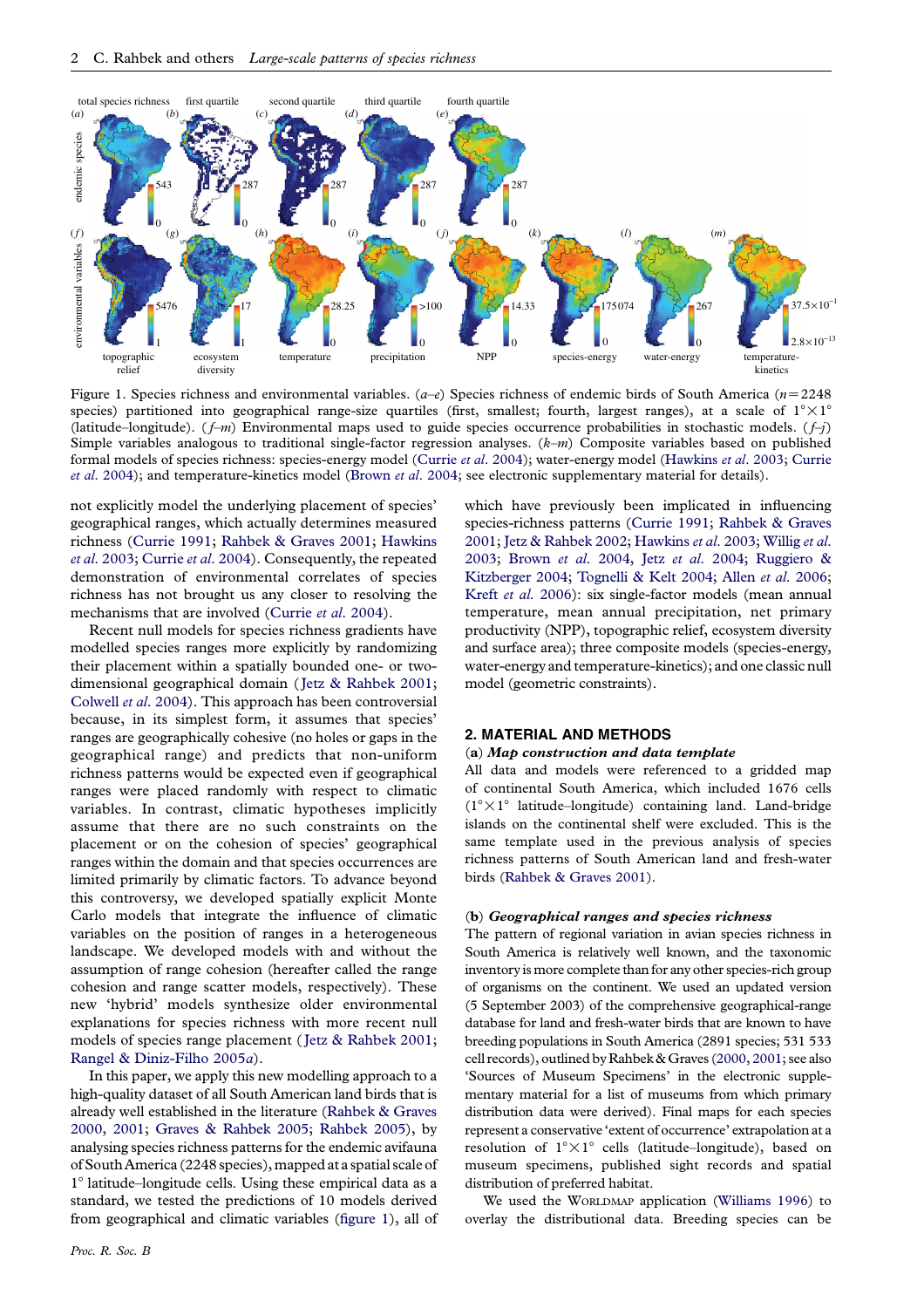categorized as 'endemic' or 'non-endemic' depending on whether or not their global breeding ranges occur entirely within South America (and its land-bridge islands). Our analyses focused primarily on the subset of endemic species  $(n=2248$  species; 284 517 cell records), which better satisfied the assumptions of the range cohesion model ([Jetz & Rahbek](#page-8-0) [2002;](#page-8-0) [Colwell](#page-8-0) et al. 2004). However, results were similar when all South American species were analysed (tables 3 and 4 in the electronic supplementary material).

By species richness we mean the number of species occurring in a cell of the  $1^{\circ} \times 1^{\circ}$  map, which approximates species density ([Gotelli & Colwell 2001](#page-8-0)) at the one-degree scale.

## (c) Single-factor environmental maps

## (i) Climatic variables

For each of the 1676 ( $1^{\circ} \times 1^{\circ}$  latitude–longitude) land cells, we estimated the mean annual temperature and mean annual precipitation from the mean monthly climatic database published by New et al[. \(1999\)](#page-8-0), which was compiled at a  $0.5^{\circ}\times0.5^{\circ}$  latitude–longitude resolution for the period 1961–1990. This source represents the most accurate published database on contemporary climate of South America available at this time. Temperature and precipitation were calculated for each 1° cell as the mean of the  $0.5^{\circ} \times 0.5^{\circ}$ values within each cell. Data for NPP were obtained from the DOLY global model compiled at a  $0.25^{\circ} \times 0.25^{\circ}$  latitude– longitude resolution [\(Woodward](#page-9-0) et al. 1995). NPP was calculated for each 1° cell as the mean of the  $0.25^{\circ} \times 0.25^{\circ}$ values within each cell. Environmental maps for temperature, precipitation and NPP appear in [figure 1](#page-1-0) (parts  $h$ ,  $i$  and  $j$ , respectively).

#### (ii) Ecosystem diversity

We obtained simple estimates of habitat diversity [\(figure 1\)](#page-1-0) by counting the number of distinct ecosystems in each cell from a recently published map of global ecosystems [\(http://](http://edcdaac.usgs.gov/glcc/sadoc1_2.html) [edcdaac.usgs.gov/glcc/sadoc1\\_2.html](http://edcdaac.usgs.gov/glcc/sadoc1_2.html)). This source recognized 94 ecosystem classes derived from 1 km Advanced Very High-Resolution Radiometer (AVHRR) data spanning a 12-month period (April 1992 to March 1993).

#### (iii) Topography

We used topographic relief (maximum minus minimum elevation) in each cell as a surrogate for topographic heterogeneity [\(figure 1](#page-1-0)). Elevational data were derived from the Global Land One-kilometre Base Elevation (GLOBE) Digital Elevation Model [\(http://www.ngdc.noaa.gov/mgg/](http://www.ngdc.noaa.gov/mgg/topo/globe.html) [topo/globe.html](http://www.ngdc.noaa.gov/mgg/topo/globe.html)). Maximum elevation was truncated at the observed snowline (1200–5700 m), which varies as a complex function of environmental variables, including latitude and precipitation. No non-marine bird species recorded in South America is known to breed on glaciers, ice or in snowfields.

## (iv) Map cell surface area

Area was calculated as the land surface area within each  $1^{\circ}\times$ 18 latitudinal–longitudinal map cell. We retained coastal cells in the analyses because they include a significant fraction of the topographic relief in South America [\(Rahbek & Graves](#page-8-0) [2000](#page-8-0)). The planimetric area of oceans and marine estuaries was subtracted from the area of coastal cells. Area is typically calculated as the planimetric area of map cells rather than as their surface area. Planimetric area calculation ignores the topographic texture within each cell, which can vary significantly for a given domain, often in a spatially ordered fashion (e.g. in South America, the error introduced using planimetric area decreases longitudinally at the Equator, from the topographically rugged cells encompassing the Andean mountains eastward through the relatively planar Amazonian lowlands). Using the GLOBE DEM dataset [\(http://www.](http://www.ngdc.noaa.gov/seg/topo/globe.html) [ngdc.noaa.gov/mgg/topo/globe.html\)](http://www.ngdc.noaa.gov/seg/topo/globe.html), which provides a digital elevational model with a resolution of 30 arc-seconds  $(1/120^{\circ})$ , we calculated the three-dimensional surface area for each of the 1676  $1^{\circ} \times 1^{\circ}$  cells constituting the terrestrial domain of South America, following the protocol of [Jennes](#page-8-0) [\(2002\)](#page-8-0), adapted to our data and purpose.

On a 30 arc-second scale, each  $1^{\circ} \times 1^{\circ}$  cell encompasses 14 400 elevational values, one for each 30 arc-second subcell. Surface area was calculated for each 30 arc-second subcell within each  $1^{\circ} \times 1^{\circ}$  cell, based on triangular areas derived from eight triangles. Each triangle connected the centre point of the focal cell (pixel) with the centre points of two adjacent cells among the eight cells surrounding the focal cell. These triangles were located in a three-dimensional space, so that the area of each triangle represented the true surface area (given the resolution of our digital elevational model) of the space bounded by its vertices. The total area of eight triangles built around the focal cell area was adjusted, so that it represented only that proportion of the triangles coincident with the focal  $1^{\circ} \times 1^{\circ}$  cell (or, for coastal cells, the proportion overlying land). Finally, the areas of all the 30 arc-second subcells that overlapped land or fresh water within a given  $1^{\circ} \times 1^{\circ}$ cell were summed to produce the topographic surface area used in our models.

## (d) Environmental maps for composite models (i) Species-energy model

The species-energy model assumes that the density of individuals depends on both productivity and area and that the number of individuals and species richness are positively correlated. Using the equations and model framework of Currie et al[. \(2004\),](#page-8-0) we created an environmental map ([figure 1\)](#page-1-0) for the following model:

## $x_{ii} = (\text{area} \times \text{NPP})$ ,

where area is the map cell surface area (see above).

#### (ii) Water-energy model

An extensive literature has developed implicating the role of precipitation and energy in controlling species richness ([Hawkins](#page-8-0) et al. 2003). However, there is no agreement on the specific form of the relationship between species richness and these variables [\(Currie](#page-8-0) et al. 2004). In the absence of a formal theoretical framework, we conducted a principal components analysis (PCA) of temperature, precipitation and NPP to create a multivariate function for establishing cell probabilities. We used the loadings from the first principal component, which accounted for 84% of the variation in these variables among cells, to create an environmental map ([figure 1\)](#page-1-0) for the following model:

 $x_{ii} = 0.568 \times (temperature) + 0.554 \times (precision)$ 

 $+0.609 \times (NPP)$ .

Probabilities of species occurrence are the highest in cells exhibiting relatively high temperatures, high precipitation and high NPP.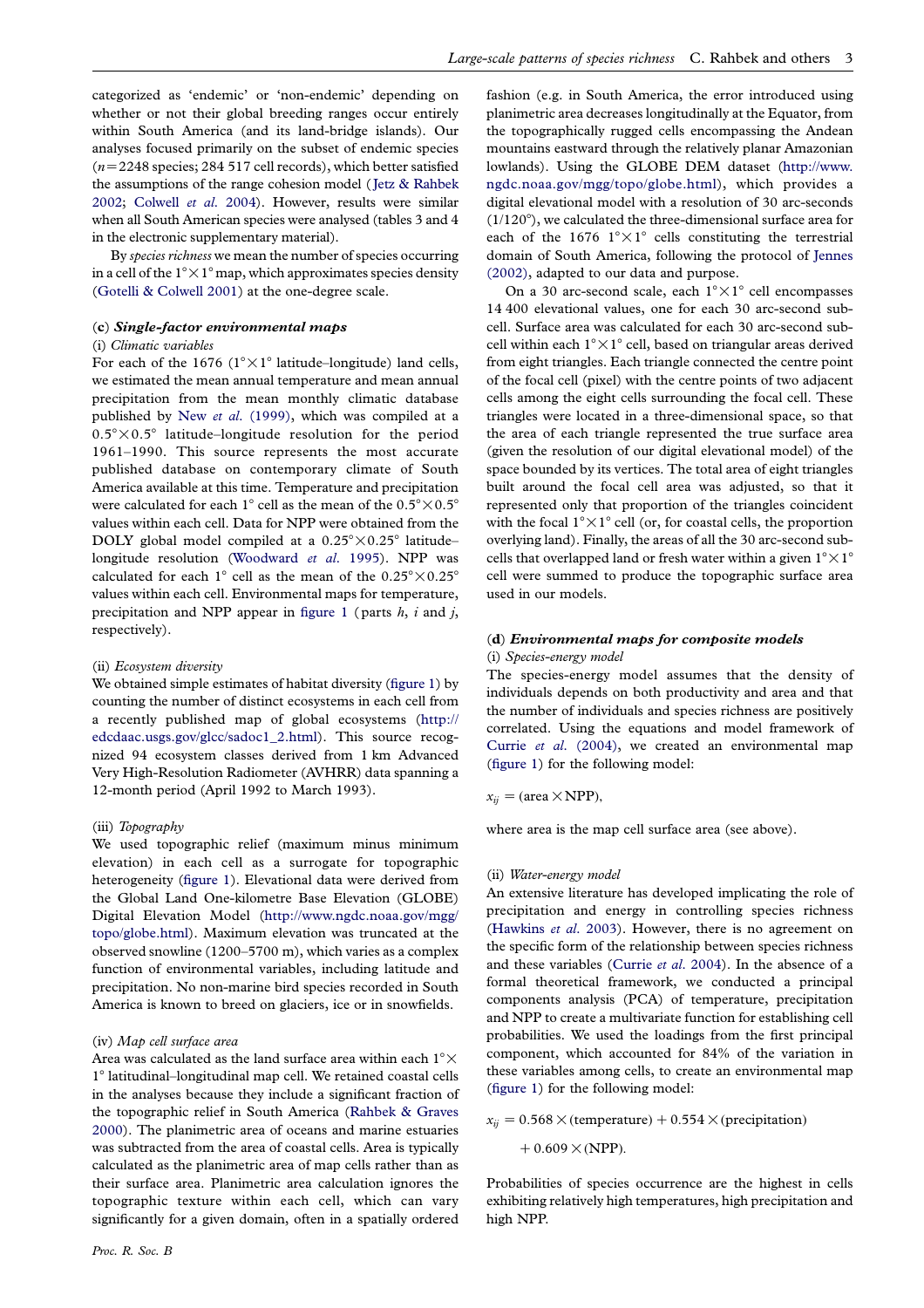### (iii) Temperature-kinetics model

Allen et al[. \(2002\)](#page-8-0) derived, from first principles, a model of species richness as a function of temperature. Although their model was designed specifically for ectotherms, it may be appropriate for birds as well because the relationship between temperature-corrected population density and body mass is virtually identical for ectotherms and endotherms (fig. 2 of Allen et al[. 2002\)](#page-8-0). Brown et al[. \(2004\)](#page-8-0) subsequently reformulated this model, and we have used this most current formulation of the temperature-kinetics model ([Allen](#page-8-0) et al. [2006](#page-8-0)). Although this model uses temperature as the only predictor variable, the nonlinear functional form of the relationship is different from our simple temperature model. We created an environmental map [\(figure 1](#page-1-0)) based on the functional form of the temperature-kinetics model from Brown et al[. \(2004\):](#page-8-0)

 $x_{ij} = e^{-E/kT}$ ,

where T is absolute temperature  $(K)$ ; E is average activation energy of the respiration complex  $(ca 0.65 eV;$ 1 eV=1.602 $\times$ 10<sup>-19</sup> J); and k is the Boltzmann constant  $(8.62 \times 10^{-5} \text{ eV K}^{-1})$ ; Allen *et al.* 2006).

#### (e) Map cell probabilities

For each of the nine environmental maps (cell surface area, topographic relief, NPP, temperature, precipitation, ecosystem diversity, species-energy model, water-energy model and temperature-kinetics model), we prepared a corresponding probability map. Each of the 1676 terrestrial cells for South America (including inland lakes and rivers), arranged in their correct geographical relationship to one another, was assigned a non-zero probability of occurrence, as specified below.

To create the probability map for a simple environmental variable (e.g. temperature) or a derived variable (e.g. temperature-kinetics model value)  $x$ , we began with a raw value  $x_{ii}$  for a cell in row i and column j of the matrix (terrestrial cells only). Maps of these raw values for most of the environmental drivers are illustrated in [figure 1](#page-1-0). (Surface area is not illustrated.) The modelled probability of cell selection  $P_{ij}$  for the cell was then defined as

$$
P_{ij} = \frac{x_{ij}}{\sum_i \sum_j x_{ij}}, \quad \sum_i \sum_j P_{ij} = 1.0.
$$

For the 10th model (geometric constraints),  $P_{ij}$  is constant for all map cells at a value of 1/1676.

## (f) Stochastic models of species richness

Probability maps based on each of the six single-factor models and three composite models outlined above were used to guide two stochastic models of range location and structure: the range cohesion model and the range scatter model (see the electronic supplementary material for a detailed description of the models).

In both models, the geographical range of each species in the empirical avifauna was stochastically reconstructed in South America using the same number of cells as in its observed range. Each range was reconstructed using the same rules, regardless of the actual identity of the species it represented. Once all ranges had been simulated, predicted species richness (the number of species that occurred in each map cell in the model) was compared statistically with observed species richness. Range simulation for each species began the same way in both models. An initial map cell was chosen stochastically based on the probability map for a particular environmental model (as defined in §2e): the higher the value for a map cell, the more likely was the cell to be chosen. The difference between the two models lies in the placement of cell occurrences for the remaining cells (if any) of the modelled range. In the range scatter model, range cohesion was not enforced. The placement of each range was completed by choosing the second and the subsequent cells from among all cells not already occupied by that species, anywhere in the map, guided only by the pertinent probability map. The range scatter model assumes that the probability that a species occupies a particular grid cell depends only on the environment, not on the proximity of other cells occupied by that species. Thus, although the observed number of occupied cells for each species was preserved in the modelled distributions, the cohesion of each geographical range was unconstrained. Biologically, such a distribution implies a complete absence of intrinsic limits and extrinsic barriers to dispersal ([Rangel & Diniz-Filho 2005](#page-9-0)b).

In contrast, in the range cohesion model, each species' range was completed by choosing the second and the subsequent cells from among cells neighbouring those already occupied by that species, based on the relative values of all adjacent unoccupied cells in the pertinent probability map (see the electronic supplementary material for details). In this way, the cohesion of each species' geographical range is preserved, although the precise placement and shape of the range is guided stochastically by the environmentally determined map cell probabilities. The range cohesion model is appropriate for taxa mapped at a scale coarse enough to yield continuous ranges for most species, based on presence–absence data ([Gaston 2003\)](#page-8-0).

The stochastic placement of species occurrences in the two models is a Monte Carlo method for estimating the statistical expectation of species richness (range overlap) in each map cell, with and without range cohesion. In the special case of a uniform environment (all cells are equiprobable), the range cohesion model simplifies to the 'geometric constraints' (spreading dye) model of [Jetz & Rahbek \(2001\)](#page-8-0) and the range scatter model becomes equivalent to their 'area model' and to the 'random placement model' of [Ney-Nifle &](#page-8-0) [Mangel \(1999\)](#page-8-0).

### (g) Statistical analysis

For each of the 10 environmental maps, we ran a range scatter model and a range cohesion model 300 times each and then regressed cell values for observed species richness on cell values for mean species richness predicted by each model. In addition to simple ordinary least squares (OLS) regressions, we computed generalized least squares (GLS) regressions and (where necessary) simultaneous autoregressive (SAR) models to estimate regression coefficients and intercepts while accounting for spatial autocorrelation. For comparison, we also computed simple (OLS) regressions of observed richness on the raw environmental factors. Model selection was based on the spatially corrected slope and intercept values (a slope of unity with an intercept at zero indicates a perfect fit) and the corrected p-value for the statistical significance of  $r^2$ (based on Dutilleul's method). We ran these tests for bird species endemic to South America (284 517 cell records for 2248 species). To assess the robustness of the results, we carried out regressions for the six single-factor environmental maps, using range data for all birds breeding in South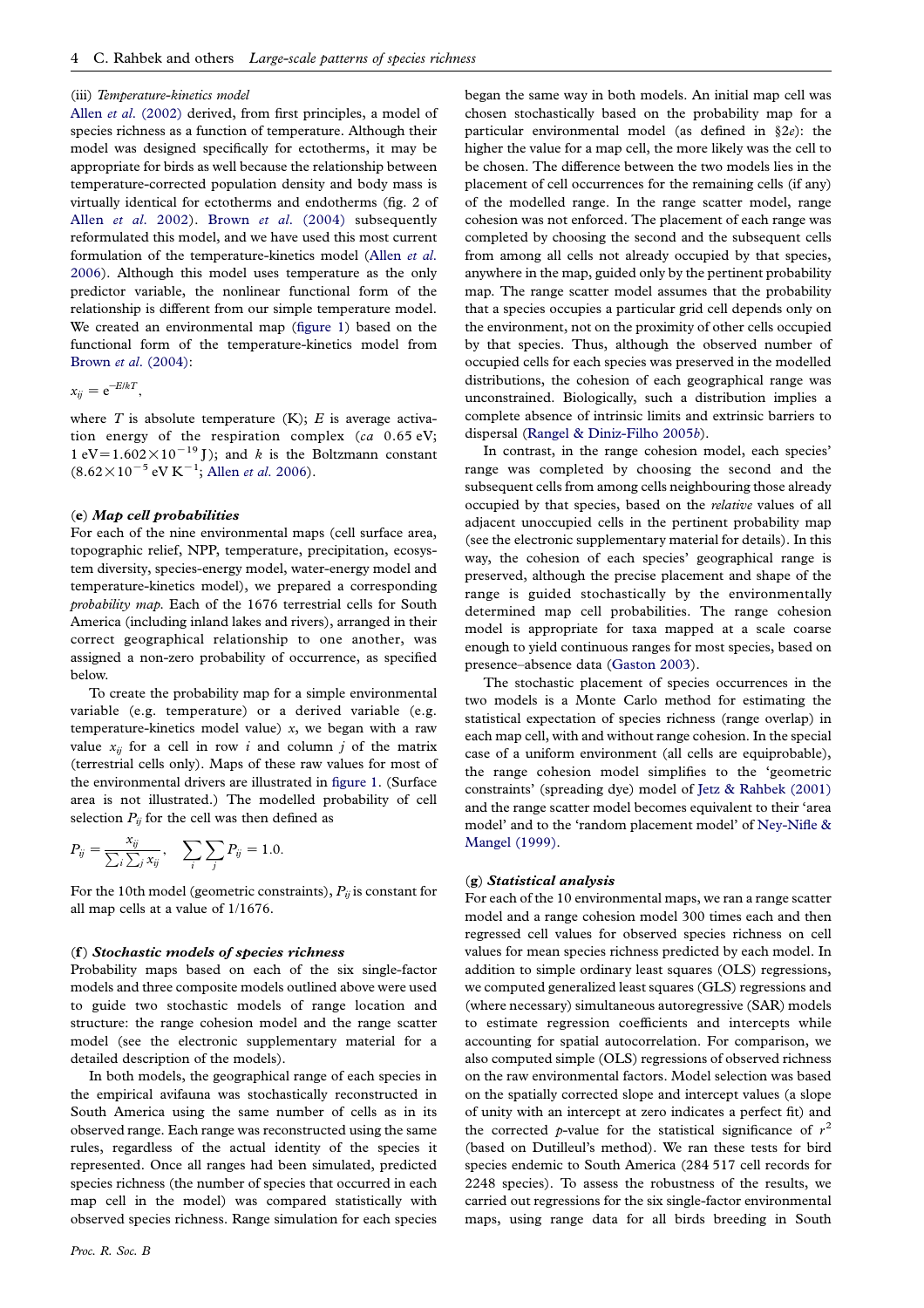<span id="page-4-0"></span>

| slightly lower $r^2$ for RC than for RS).                                                                                                                                                                             |
|-----------------------------------------------------------------------------------------------------------------------------------------------------------------------------------------------------------------------|
| quartiles were considered together (all quartiles column), the effect of range cohesion on model fit was quantitatively weaker, but remained consistent (only the species-energy model had a                          |
| quartile), incorporating range cohesion substantially improved the fit of all environmental models to observed richness (RS versus RC for fourth quartile). When species of all range size                            |
| table 2 in the electronic supplementary material for endemic species and in table 4 in the electronic supplementary material for all species. Note that, for species with the largest ranges (fourth                  |
| America $(n=2891)$ are shown in table 3 in the electronic supplementary material. Results of simple (OLS) regressions of observed species richness on raw environmental variables appear in                           |
| selected as best fitting because it had a slightly higher r <sup>4</sup> -value and a better fitting intercept (see table 1 in the electronic supplementary material). Comparable results based on all birds of South |
| quartile species, the slope values for the water-energy, temperature-kinetics and temperature models were virtually equidistant from the expected slope of 1.0, but the water-energy model was                        |
| the r <sup>2</sup> and the slope criterion were satisfied. Within each quartile, the model for which the slope is closest to 1.0 is boldfaced, indicating the best-fitting model for that quartile. For the fourth    |
| slope for the best-fitting spatial model did not bracket 1.0. (Note that some models in this category have negative slopes.) Dark grey cells (which have italic type) indicate models for which both                  |
| to adjust for spatial autocorrelation (Dutilleul 1993). Light grey cells indicate models for which the $r^{\star}$ -value was significantly different from 0, but for which the 95% confidence interval of the        |
| 1.0. Unshaded cells indicate non-explanatory models, for which the r <sup>2-</sup> value does not differ significantly from 0, based on the effective number of degrees of freedom using Dutilleul's method           |
| in the electronic supplementary material for full model details). A successful model should explain a significant proportion of the variation in species richness and have a slope that is close to                   |
| predicted species richness. The second entry is the slope of the relationship, based on an appropriately fitted spatial autocorrelation model (see Rangel et al. (2006) and supplementary table 1                     |
| stochastic range placement procedures (RS, range scatter model; RC, range cohesion model). In each table cell, the first entry is the simple r value for the correlation between observed and                         |
| Table 1. Explanatory models for species richness of endemic birds of South America $(n=2248)$ . Rows represent environmental models and columns represent species range quartiles and                                 |

| quartile                                    | first quartile |                        | second quartile |    |                      |           |                       |    |                     |    |
|---------------------------------------------|----------------|------------------------|-----------------|----|----------------------|-----------|-----------------------|----|---------------------|----|
| factor                                      | RS             | RC                     | RS              | RC | third quartile<br>RS | <b>RC</b> | fourth quartile<br>RS | RC | all quartiles<br>RS | RC |
| geometric constraints                       | n/a            | $\overline{0.0}$       | n/a             |    |                      |           |                       |    |                     |    |
|                                             | 0.00           | 3.77                   | 0.00            |    |                      |           |                       |    |                     |    |
| species-energy                              | 0.01           | 0.01                   | 0.00            |    |                      |           |                       |    |                     |    |
|                                             | 0.72           | $-1.15$                | 0.39            |    |                      |           |                       |    |                     |    |
| water-energy                                | 0.00           | 0.00                   | 0.01            |    |                      |           |                       |    |                     |    |
|                                             | $-5.15$        | $-3.40$                | $-3.46$         |    |                      |           |                       |    |                     |    |
| temperature-kinetics                        | 0.01           | 0.02                   | 0.03            |    |                      |           |                       |    |                     |    |
|                                             | $-5.33$        | $-4.16$                | $-3.90$         |    |                      |           |                       |    |                     |    |
| precipitation (mm $yr^{-1}$ )               | 0.00           | 0.00                   | 0.00            |    |                      |           |                       |    |                     |    |
|                                             | $-0.89$        | $-0.83$                | $-0.30$         |    |                      |           |                       |    |                     |    |
| temperature (mean annual, °C)               | 0.01           | 0.01                   | 0.02            |    |                      |           |                       |    |                     |    |
|                                             | $-4.91$        | $-3.09$                | $-3.77$         |    |                      |           |                       |    |                     |    |
| net primary productivity                    | 0.00           | 0.01                   | 0.00            |    |                      |           |                       |    |                     |    |
| (tons carbon per hectare per year)          | $-1.51$        | 1.58<br>$\overline{1}$ | $-0.80$         |    |                      |           |                       |    |                     |    |
| topographic surface area (km <sup>2</sup> ) | $\rm 0.01$     | 0.01                   | 0.00            |    |                      |           |                       |    |                     |    |
|                                             | 1.92           | 1.39                   | 1.17            |    |                      |           |                       |    |                     |    |
| ecosystem diversity                         | 0.21           | 0.23                   | 0.22            |    |                      |           |                       |    |                     |    |
| (number of ecosystems in cell)              | 3.01           | 2.93                   | 1.88            |    |                      |           |                       |    |                     |    |
| topographic relief                          | 0.34           | 0.33                   | 0.42            |    |                      |           |                       |    |                     |    |
| (elevational range, m.a.s.l.)               | 1.53           | $\ddot{=}$             | 10              |    |                      |           |                       |    |                     |    |
|                                             |                |                        |                 |    |                      |           |                       |    |                     |    |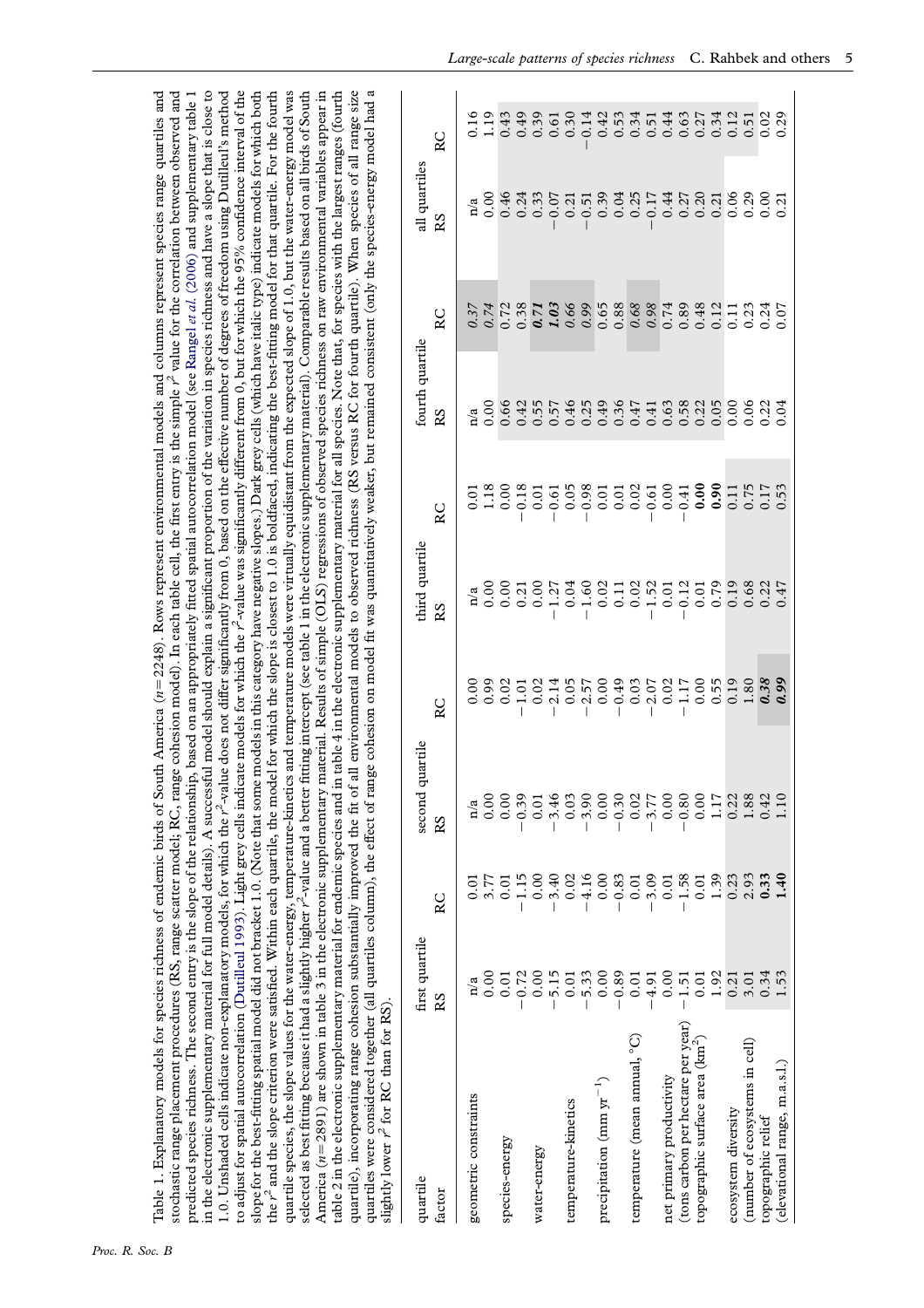<span id="page-5-0"></span>

Figure 2. Spatial distribution of residuals (observed minus expected bird species richness) from range cohesion models. Results are shown for subsets of endemic species partitioned into geographical range-size quartiles for the first (smallest ranges) and fourth (largest ranges) quartiles for eight environmentally driven models. Note that the colour scale differs for the quartiles.

America (531 533 cell records for 2891 species). Finally, we partitioned the species pool into subsets of species based on their range size (first through fourth quartiles of ranked ranges) and repeated all analyses for each quartile. See electronic supplementary material for a detailed description of statistical analysis.

# 3. RESULTS

When all species are considered together, the regressions attribute substantial explanatory power to all six climatic models (precipitation, temperature, NPP, species-energy, water-energy and temperature-kinetics;  $0.24 \le r^2 \le 0.46$ , [table 1](#page-4-0), all quartiles column). Similar correlations between climatic factors and species richness are typical of continental studies conducted at comparable spatial resolutions  $(1^{\circ}$  or  $2^{\circ}$  latitude–longitude cells; [Currie](#page-8-0) [1991](#page-8-0); [Rahbek & Graves 2001](#page-8-0); [Jetz & Rahbek 2002;](#page-8-0) [Hawkins](#page-8-0) et al. 2003; Currie et al[. 2004](#page-8-0); [Ruggiero &](#page-9-0) [Kitzberger 2004](#page-9-0); Kreft et al[. 2006](#page-8-0)). At our scale of analysis, the three models related to spatial heterogeneity (surface area, ecosystem diversity and topographic relief ) and the pure geometric constraints model were less successful than climate-based models in explaining aggregate species richness  $(0.00 \le r^2 \le 0.27$ , [table 1](#page-4-0), all quartiles column).

The predictive power of our climate-based models was not sustained, however, when the species pool was partitioned into quartiles of species' geographical range sizes (first quartile, smallest ranges; fourth quartile, largest ranges). For the first three range-size quartiles (all but the largest ranges), all models based on climate variables (precipitation, temperature, NPP, species-energy, waterenergy and temperature-kinetics), as well as those based on geometric constraints and surface area, failed completely to predict endemic species richness  $(0.00\leq r^2 \leq 0.05,$ [table 1;](#page-4-0) figure 2). Qualitatively, the same result is obtained for simple regressions of observed species richness on raw environmental variables (table 2 in the electronic supplementary material), and for corresponding analyses of the entire avifauna ( $n=2891$  species), which includes an additional 643 non-endemic species whose ranges extend beyond the boundaries of South America (tables 3 and 4 in the electronic supplementary material). In contrast, fourth quartile species (those with the largest ranges) yielded strong correlations with the predictions of the climate models  $(0.46 \le r^2 \le 0.74$ , [table 1;](#page-4-0) figure 2) and with the untransformed environmental variables (table 2 in the electronic supplementary material), although the latter yielded substantially poorer fits for fourth quartile species than the corresponding range cohesion models.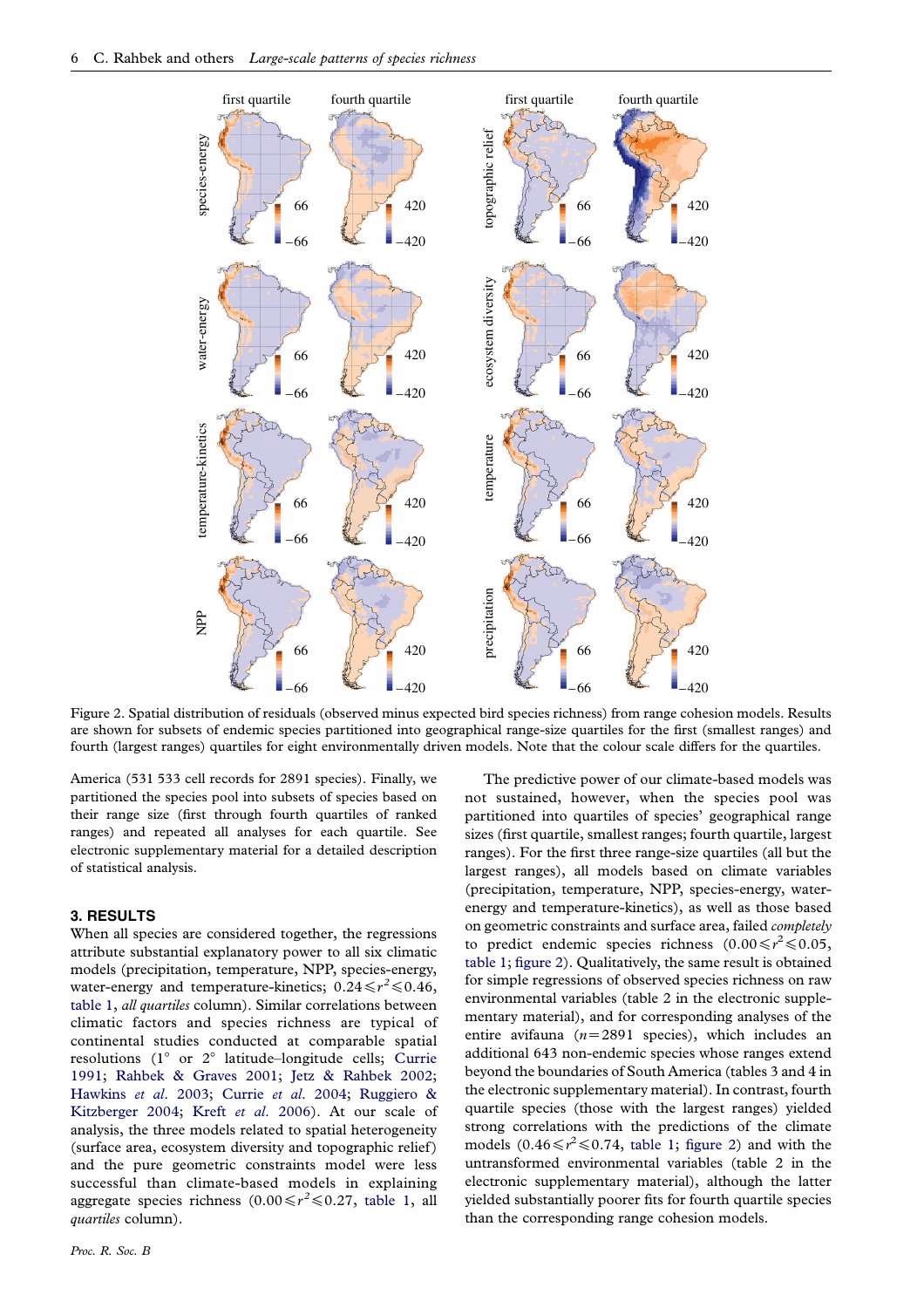

Figure 3. Effect of range cohesion on predicted bird species richness for fourth quartile (largest) ranges. Expected richness driven by: (a) NPP in the range scatter model (geographical range cohesion not enforced;  $r^2 = 0.63$ ); (b) simple geometric constraints (geographical range cohesion enforced, but environment uniform, producing the mid-domain peak expected for such models;  $r^2 = 0.37$ ); (c) NPP in the range cohesion model (necessarily influenced by geometric constraints;  $r^2 = 0.74$ ). (d) Spatial distribution of residuals (observed minus expected species richness) for the range scatter NPP model,  $(a)$ .  $(e)$  Observed richness. (*f*) Residuals for the range cohesion NPP model  $(c)$ .

For first quartile species, the accumulation of species richness with topographic relief (as measured by elevational range) was significantly steeper than our models predicted (slope $>1.0$ ; [table 1](#page-4-0)). For second quartile species, the model based on topographic relief accurately predicted species richness, whereas, for third and fourth quartiles, the models based on topographic relief and ecosystem diversity overestimated species richness.

A previous correlative analysis of African birds also found that the effects of productivity decreased and topographic heterogeneity increased at small range sizes ([Jetz & Rahbek 2002\)](#page-8-0). However, our study is the first to document a complete lack of correlation between species richness and the predictions of climate-based models for all but the largest-ranged species.

## 4. DISCUSSION

Our results and those of some previous analyses ([Jetz &](#page-8-0) [Rahbek 2001,](#page-8-0) [2002](#page-8-0); [Lennon](#page-8-0) et al. 2004; [Ruggiero &](#page-9-0) [Kitzberger 2004](#page-9-0); Kreft et al[. 2006](#page-8-0)) suggest that statistical associations between total species richness and environmental predictor variables may be misleading owing to the dominating influence of widespread species. The geographical distribution of South American bird species with the largest geographical ranges (fourth quartile) was successfully explained only by the version of the waterenergy model that incorporates geographical range cohesion as well as precipitation, temperature and NPP ([table 1](#page-4-0)). In contrast, all models based on contemporary climate variables were unsuccessful in predicting species richness of taxa with smaller ranges (first to third quartiles). These results are not artefacts of sample size dilution caused by range size partitioning (tables 2 and 4 in the electronic supplementary material). Species with relatively small geographical ranges constitute the bulk of the South American avifauna, and they contribute heavily to the peaks of species richness observed in the Andes and other montane regions of South America ([Graves & Rahbek 2005](#page-8-0); [figures 1 and 2](#page-1-0)).

Without exception, the inclusion of the range cohesion assumption improved the fit of the data to the model predictions for the widest ranging species (fourth quartile). Moreover, the hybrid models (range cohesion plus climate factors) always did a better job of predicting species richness of wide-ranging species than simple climate models that ignore range cohesion or classic null models that enforce range cohesion but assume a homogeneous spatial environment. As an example, figure 3 illustrates the effects of incorporating or omitting the range cohesion assumption for the NPP model.

In contrast to single-factor and composite climatedriven models, the two models that directly incorporate habitat heterogeneity (topographic relief and ecosystem diversity) were stronger predictors of species richness for taxa with small to moderately large ranges (first to third quartiles:  $0.11 < r^2 < 0.42$ ,  $p < 0.05$ ; [table 1](#page-4-0)) than for species with the largest ranges (fourth quartile:  $0.00 <$  $r^2$  < 0.24, p > 0.05; [table 1\)](#page-4-0). However, even these models could not account entirely for the species richness peaks in humid montane regions, especially at equatorial latitudes ([figure 2\)](#page-5-0).

The extraordinary species richness of the Andean region is thought to be caused by elevated rates of speciation, which are promoted by highly dissected topography, narrow homothermous elevational zones,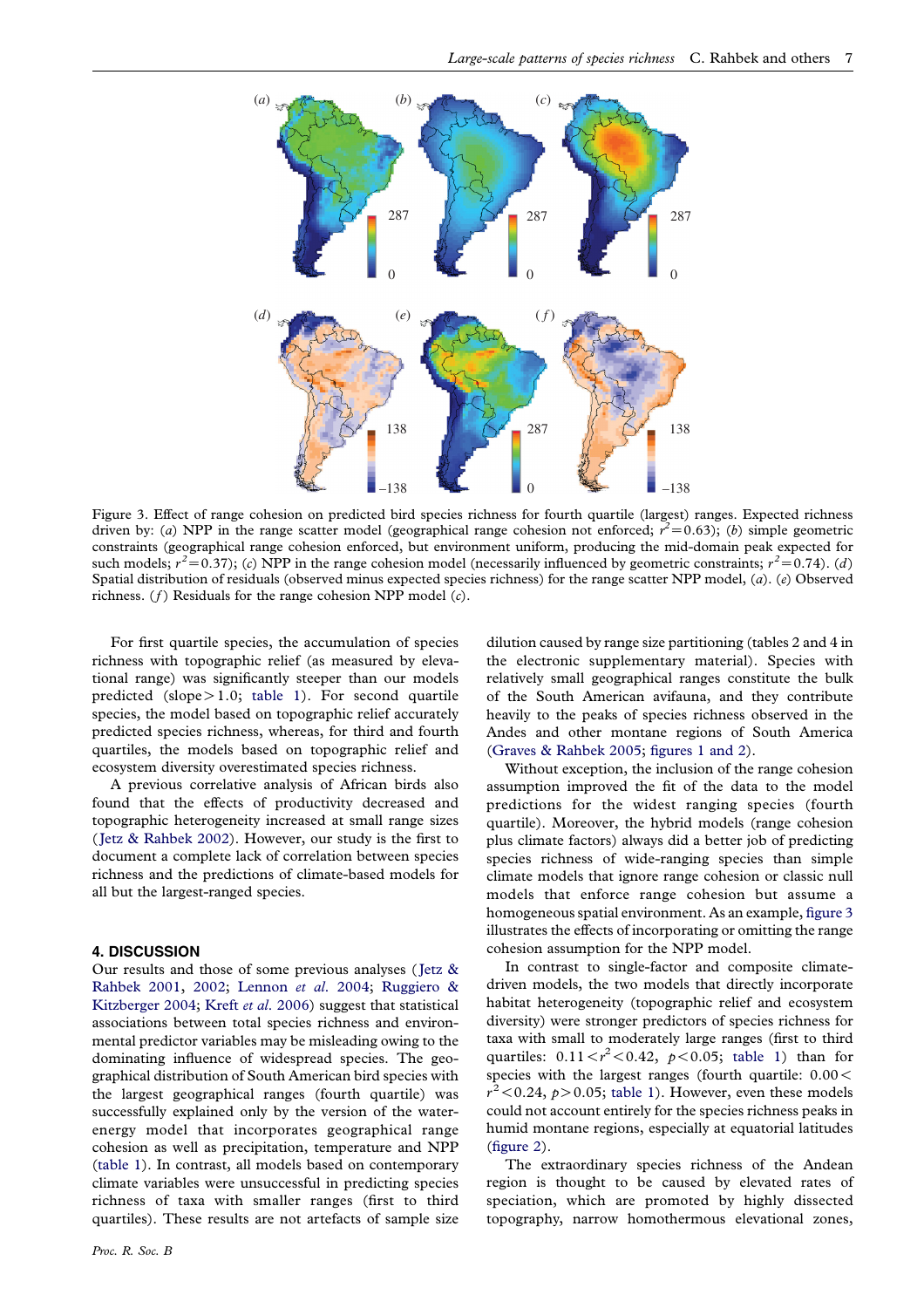linear geographical ranges and disjunct habitat distributions [\(Vuilleumier & Simberloff 1980](#page-9-0); [Graves 1985,](#page-8-0) [1988](#page-8-0); [Fjeldsa˚](#page-8-0) 1995; [Rahbek & Graves 2001\)](#page-8-0). At the continental scale, the large residual variance (more than 97% for the first three range-size quartiles) generated by our contemporary climate models [\(table 1\)](#page-4-0) may reflect historical events associated with the Pleistocene–Holocene distribution and diversity of habitats [\(Haffer 1969](#page-8-0)) as well as species-specific habitat preferences [\(Graves & Rahbek](#page-8-0) [2005\)](#page-8-0) and niche conservatism [\(Peterson](#page-8-0) et al. 1999; [Wiens &](#page-9-0) [Donoghue 2004\)](#page-9-0). Although some of these mechanisms undoubtedly interact with climatic factors, they are largely uncoupled from measures of contemporary climate at large spatial scales, and the modern distribution of avian species in South America at the  $1^\circ$  scale is poorly predicted by measures of contemporary climate.

Three caveats apply to our models and interpretations. First, no specific functional relationships have been proposed in the literature, based on the mechanistic principles, for species richness as a function of the environmental variables that drive the single-factor models. In the absence of such functional forms and given the infinite number of more complex possibilities, the probability maps for single-factor models assume parsimoniously that a simple proportional mapping is an adequate representation of the relationship between the measured environmental variable and the probability of occurrence. Simple (1 : 1) proportionality will not obviously hold over a very large range of values (e.g. temperature), but as an initial assumption for the restricted range of contemporary climate values observed in South America (and the even smaller scope of variation in these variables within the local neighbourhoods of cohesive ranges), proportionality should capture the essence of any strongly determined relationships with species occurrence. Moreover, when range cohesion is enforced, the modelled spatial pattern of range overlap (and thus of species richness) is not a simple transformation of environmental variables, but it reflects the complexities of spatial pattern in the environment as well. We did not find evidence of strong nonlinearities in avian species richness as a function of any of the single-factor environmental variables over their actual range of values, and all relationships proved to be monotonic, including richness as a function of NPP (as illustrated in supplementary figure 1 in the electronic supplementary material), which assumes a humped form at some spatial scales ([Rosenzweig 1995\)](#page-9-0). To date, only the temperaturekinetics and species-energy models provide a priori nonlinear functional forms for modelling the probability of species occurrence, and we modelled them accordingly. Other macroecological models are simply verbal descriptions of the effects of variables that have been measured with conventional curve-fitting techniques.

Second, the results we have presented here are likely to be scale dependent ([Rahbek & Graves 2000](#page-8-0), [2001;](#page-8-0) [Willis &](#page-9-0) [Whittaker 2002](#page-9-0); [Rahbek 2005](#page-8-0)). The resolution of peaks and troughs of species richness in South American birds varies with macroecological scale as do the correlations of environmental variables with spatial gradients of species richness, as demonstrated by Rahbek & Graves ([2000,](#page-8-0) [2001](#page-8-0)). In those studies, the predictive power of stepwise regression models incorporating simple climatic and topographic variables exhibited a roughly monotonic

Proc. R. Soc. B

increase with increasing cell size, although the ranking of variables depended on spatial scale. In particular, the variance in species richness explained by topography increased dramatically when cell size increased from  $1^{\circ} \times 1^{\circ}$  to  $10^{\circ} \times 10^{\circ}$ . The critical question is what statistical patterns will emerge at finer spatial scales (e.g. ca 10-1 km<sup>2</sup>). Although finer scales of resolution may be impossible to achieve for the entire continent, we expect that avian species richness will show stronger associations with local climate when cell size is progressively reduced to the point where few distinctive habitats are sampled by a single map cell. In any case, the scaling effects fall outside the scope of the present study.

Finally, by using Model I spatial regressions, our statistical analysis has modelled error and spatial autocorrelation in the Y variable (observed species richness), but it has not modelled the effect of errors in underlying climatic and environmental data on predicted richness (the X variable). In the simplest case, errors in X variables bias measured slopes downward (Mesplé et al. 1996; [Farrell-Gray & Gotelli 2005](#page-8-0)). Ideally, a Model II regression approach should be applied, testing the slope and intercept of the reduced major axis (Mesplé et al. [1996](#page-8-0)), but unfortunately, spatial regression methods for Model II regression are not yet available. Meanwhile, the error introduced using Model I regression (underestimation of regression slopes, compared with Model II) is likely to be substantially less serious and unpredictable than the likely consequences of ignoring spatial autocorrelation, which is known to be important in generating ecological patterns [\(Legendre 1993](#page-8-0); [Lichstein](#page-8-0) et al. 2002; [Diniz-](#page-8-0)Filho et al[. 2003\)](#page-8-0).

Questions about linearity, scale dependence and sources of measurement error are not unique to our analysis. Rather, they are common to all macroecological analyses, although not always explicitly discussed.

In summary, our models and analyses suggest that history, topography and niche-driven assembly processes may be more important than large-scale contemporary climate in shaping present-day patterns of species richness in South American birds. Future modelling efforts should incorporate phylogeny (Davies et al[. 2005\)](#page-8-0), range-size evolution ([Rangel & Diniz-Filho 2005](#page-9-0)b), dispersal dynamics ([Hubbell 2001](#page-8-0); [Leibold 2004\)](#page-8-0) and community assembly processes [\(Graves & Gotelli 1993;](#page-8-0) [Graves &](#page-8-0) [Rahbek 2005\)](#page-8-0). Such models may provide better insights into the proximate and ultimate causes of species richness patterns for taxa with smaller geographical ranges, which are often the prime focus of conservation efforts.

We thank M. Bierrum and F. Skov for their assistance in recompiling GIS data as necessary. P. Williams kindly provided the WORLDMAP software used to manage the distributional data and to generate [figures 1–3](#page-1-0). Support for travel to a joint work session in Sweden at which the first draft of this paper was written was provided by The Danish National Science Foundation (J. no. 21-03-0221). C.R. acknowledges the Danish National Science Foundation ( J. no. 21-03-0221) for support of macroecological research. N.J.G. and G.L.E. acknowledge NSF grants DEB-0107403 and DEB 05-41936 for support of modelling and null model research. R.K.C. was supported by NSF grant DEB-0072702. G.R.G. was supported by the Alexander Wetmore fund of the Smithsonian Institution. T.F.L.V.B.R was supported by CNPq graduate studentship 133745/2005-8.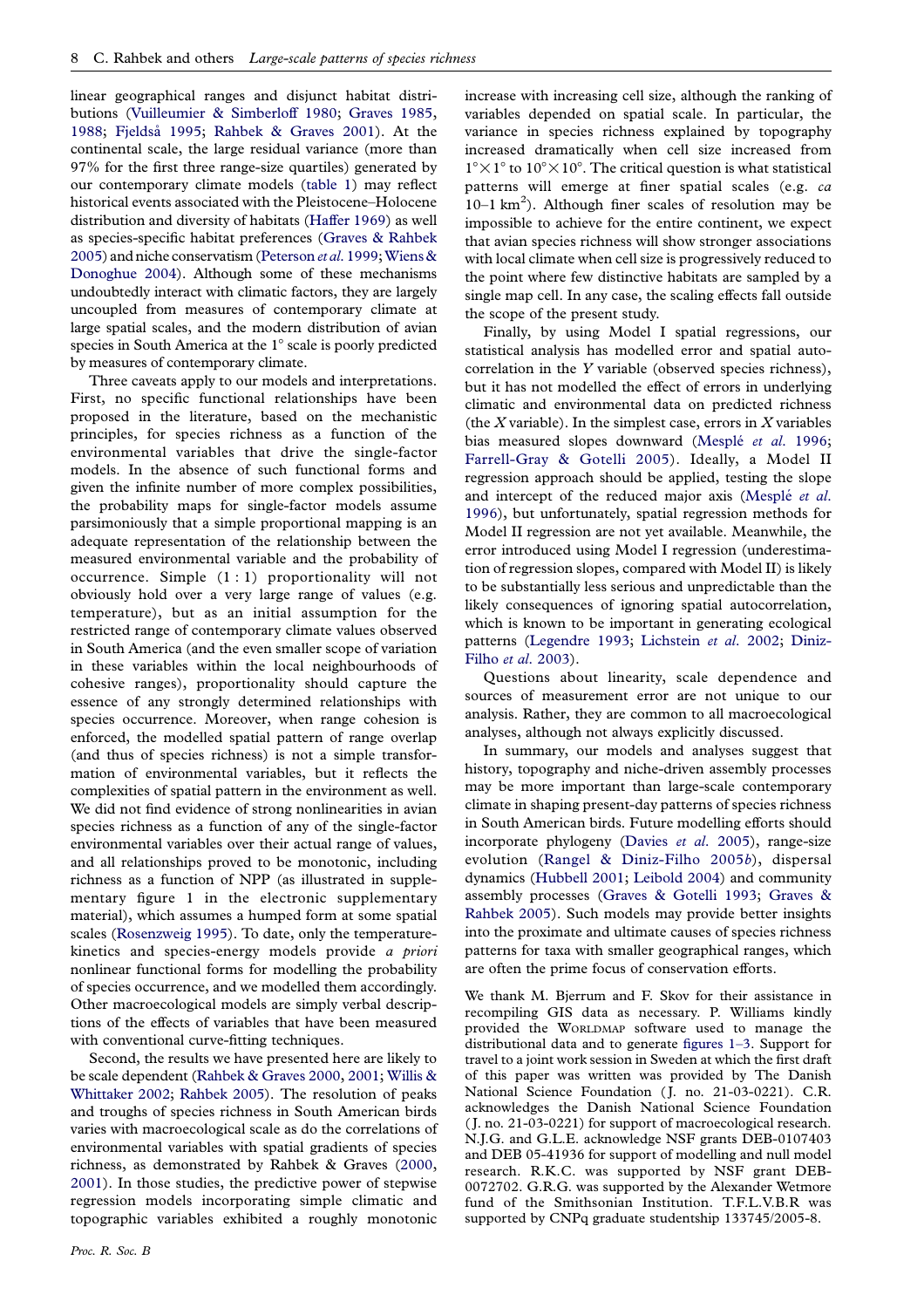## <span id="page-8-0"></span>**REFERENCES**

- Allen, A. P., Brown, J. H. & Gillooly, J. F. 2002 Global biodiversity, biochemical kinetics, and the energeticequivalence rule. Science 297, 1545–1548. ([doi:10.1126/](http://dx.doi.org/doi:10.1126/science.1072380) [science.1072380](http://dx.doi.org/doi:10.1126/science.1072380))
- Allen, A. P., Gillooly, J. F., Savage, V. M. & Brown, J. H. 2006 Kinetic effects of temperature on rates of genetic divergence and speciation. Proc. Natl Acad. Sci. USA 103, 9130–9135. [\(doi:10.1073/pnas.0603587103](http://dx.doi.org/doi:10.1073/pnas.0603587103))
- Brown, J. H., Gillooly, J. F., Allen, A. P., Savage, V. M. & West, G. B. 2004 Toward a metabolic theory of ecology. Ecology 85, 1771–1789.
- Burnham, K. P. & Anderson, D. R. 2002 Model selection and multimodel inference: a practical information-theoretical approach. New York, NY: Springer.
- Colwell, R. K., Rahbek, C. & Gotelli, N. J. 2004 The middomain effect and species richness patterns: what have we learned so far? Am. Nat. 163, E1–E23. ([doi:10.1086/](http://dx.doi.org/doi:10.1086/382056) [382056\)](http://dx.doi.org/doi:10.1086/382056)
- Currie, D. J. 1991 Energy and large-scale patterns of animalspecies and plant-species richness. Am. Nat. 137, 27-49. ([doi:10.1086/285144](http://dx.doi.org/doi:10.1086/285144))
- Currie, D. J. et al. 2004 Predictions and tests of climate-based hypotheses of broad-scale variation in taxonomic richness. Ecol. Lett. 7, 1121–1134. ([doi:10.1111/j.1461-0248.2004.](http://dx.doi.org/doi:10.1111/j.1461-0248.2004.00671.x) [00671.x](http://dx.doi.org/doi:10.1111/j.1461-0248.2004.00671.x))
- Davies, T. J., Grenyer, R. & Gittleman, J. L. 2005 Phylogeny can make the mid-domain effect an inappropriate null model. Biol. Lett. 1, 143–146. [\(doi:10.1098/rsbl.2005.](http://dx.doi.org/doi:10.1098/rsbl.2005.0297) [0297](http://dx.doi.org/doi:10.1098/rsbl.2005.0297))
- Diniz-Filho, J. A. F., Bini, L. M. & Hawkins, B. A. 2003 Spatial autocorrelation and red herrings in geographical ecology. Global Ecol. Biogeogr. 12, 53–64. ([doi:10.1046/](http://dx.doi.org/doi:10.1046/j.1466-822X.2003.00322.x) [j.1466-822X.2003.00322.x\)](http://dx.doi.org/doi:10.1046/j.1466-822X.2003.00322.x)
- Dutilleul, P. 1993 Modifying the t-test for assessing the correlation between 2 spatial processes. Biometrics 49, 305–314. [\(doi:10.2307/2532625\)](http://dx.doi.org/doi:10.2307/2532625)
- Farrell-Gray, C. C. & Gotelli, N. J. 2005 Allometric exponents support a  $\frac{3}{4}$  power scaling law. Ecology 86, 2083–2087.
- Fjeldså, J. 1995 Geographical patterns of neoendemic and older relict species of Andean forest birds: the significance of ecologically stable areas. In Biodiversity and conservation of neotropical montane forests (ed. S. P. Churchill). New York, NY: New York Botanical Garden.
- Gotelli, N. J. & Colwell, R. K. 2001 Quantifying biodiversity: procedures and pitfalls in the measurement and comparison of species richness. Ecol. Lett. 4, 379–391. ([doi:10.](http://dx.doi.org/doi:10.1046/j.1461-0248.2001.00230.x) [1046/j.1461-0248.2001.00230.x](http://dx.doi.org/doi:10.1046/j.1461-0248.2001.00230.x))
- Gaston, K. J. 2003 The structure and dynamics of geographical ranges. Oxford, UK: Blackwell Science.
- Graves, G. R. 1985 Elevational correlates of speciation and intraspecific geographic-variation in plumage in Andean forest birds. Auk 102, 556–579.
- Graves, G. R. 1988 Linearity of geographic range and its possible effect on the population structure of Andean birds. Auk 105, 47–52.
- Graves, G. R. & Gotelli, N. J. 1993 Assembly of avian mixedspecies flocks in Amazonia. Proc. Natl Acad. Sci. USA 90, 1388–1391. [\(doi:10.1073/pnas.90.4.1388](http://dx.doi.org/doi:10.1073/pnas.90.4.1388))
- Graves, G. R. & Rahbek, C. 2005 Source pool geometry and the assembly of continental avifaunas. Proc. Natl Acad. Sci. USA 102, 7871–7876. ([doi:10.1073/pnas.0500424102\)](http://dx.doi.org/doi:10.1073/pnas.0500424102)
- Guegan, J. F., Lek, S. & Oberdorff, T. 1998 Energy availability and habitat heterogeneity predict global riverine fish diversity. Nature 391, 382–384. ([doi:10.](http://dx.doi.org/doi:10.1038/34899) [1038/34899](http://dx.doi.org/doi:10.1038/34899))
- Haffer, J. 1969 Speciation in Amazonian forest birds. Science 165, 131–137. [\(doi:10.1126/science.165.3889.131\)](http://dx.doi.org/doi:10.1126/science.165.3889.131)
- Hawkins, B. A. et al. 2003 Energy, water, and broad-scale geographic patterns of species richness. Ecology 84, 3105–3117.
- Hubbell, S. P. 2001 The unified neutral theory of biodiversity and biogeography. Princeton, NJ: Princeton University Press.
- Jennes, J. 2002 Surface areas and ratios from elevation grid (surgrids.avx) extension for ArcView 3.x, v. 1.2. (Available at [http://www.jennessent.com/arcview/surface\\_areas.htm.](http://www.jennessent.com/arcview/surface_areas.htm.))
- Jetz, W. & Rahbek, C. 2001 Geometric constraints explain much of the species richness pattern in African birds. Proc. Natl Acad. Sci. USA 98, 5661–5666. [\(doi:10.1073/pnas.](http://dx.doi.org/doi:10.1073/pnas.091100998) [091100998\)](http://dx.doi.org/doi:10.1073/pnas.091100998)
- Jetz, W. & Rahbek, C. 2002 Geographic range size and determinants of avian species richness. Science 297, 1548–1551. [\(doi:10.1126/science.1072779](http://dx.doi.org/doi:10.1126/science.1072779))
- Jetz, W., Rahbek, C. & Colwell, R. K. 2004 The coincidence of rarity and richness and the potential signature of history in centres of endemism. Ecol. Lett. 7, 1180–1191. ([doi:10.](http://dx.doi.org/doi:10.1111/j.1461-0248.2004.00678.x) [1111/j.1461-0248.2004.00678.x](http://dx.doi.org/doi:10.1111/j.1461-0248.2004.00678.x))
- Kreft, H., Sommer, J. H. & Barthlott, W. 2006 The significance of geographic range size for spatial diversity patterns in Neotropical palms. Ecography 29, 21-30. ([doi:10.1111/j.2005.0906-7590.04203.x](http://dx.doi.org/doi:10.1111/j.2005.0906-7590.04203.x))
- Legendre, P. 1993 Spatial autocorrelation—trouble or new paradigm? Ecology 74, 1659–1673. ([doi:10.2307/193](http://dx.doi.org/doi:10.2307/1939924) [9924](http://dx.doi.org/doi:10.2307/1939924))
- Leibold, M. A. et al. 2004 The metacommunity concept: a framework for multi-scale community ecology. Ecol. Lett. 7, 601–613. [\(doi:10.1111/j.1461-0248.2004.00608.x\)](http://dx.doi.org/doi:10.1111/j.1461-0248.2004.00608.x)
- Lennon, J. J., Koleff, P., Greenwood, J. J. D. & Gaston, K. J. 2004 Contribution of rarity and commonness to patterns of species richness. Ecol. Lett. 7, 81–87. ([doi:10.1046/](http://dx.doi.org/doi:10.1046/j.1461-0248.2004.00548.x) [j.1461-0248.2004.00548.x\)](http://dx.doi.org/doi:10.1046/j.1461-0248.2004.00548.x)
- Lichstein, J. W., Simons, T. R., Shriner, S. A. & Franzreb, K. E. 2002 Spatial autocorrelation and autoregressive models in ecology. Ecol. Monogr. 72, 445–463.
- Mesplé, F., Troussellier, M., Casellas, C. & Legendre, P. 1996 Evaluation of simple statistical criteria to qualify a simulation. Ecol. Model. 88, 9-18. ([doi:10.1016/0304-](http://dx.doi.org/doi:10.1016/0304-3800(95)00033-X) [3800\(95\)00033-X\)](http://dx.doi.org/doi:10.1016/0304-3800(95)00033-X)
- New, M., Hulme, M. & Jones, P. 1999 Representing twentieth-century space—time climate variability. Part I: Development of a 1961–90 mean monthly terrestrial climatology. *J. Climate* 12, 829-856. ([doi:10.1175/1520-](http://dx.doi.org/doi:10.1175/1520-0442(2000)013%3C2217:RTCSTC%3E2.0.CO;2) 0442(2000)013<[2217:RTCSTC](http://dx.doi.org/doi:10.1175/1520-0442(2000)013%3C2217:RTCSTC%3E2.0.CO;2)>2.0.CO;2)
- Ney-Nifle, M. & Mangel, M. 1999 Species-area curves based on geographic range and occupancy. *J. Theor. Biol.* 196, 327–342. [\(doi:10.1006/jtbi.1998.0844\)](http://dx.doi.org/doi:10.1006/jtbi.1998.0844)
- Palmer, M. W. 1994 Variation in species richness—towards a unification of hypotheses. Folia Geobot. Phytotaxon. 29, 511–530.
- Peterson, A. T., Soberon, J. & Sanchez-Cordero, V. 1999 Conservatism of ecological niches in evolutionary time. Science 285, 1265-1267. [\(doi:10.1126/science.285.5431.](http://dx.doi.org/doi:10.1126/science.285.5431.1265) [1265](http://dx.doi.org/doi:10.1126/science.285.5431.1265))
- Pimm, S. L. & Brown, J. H. 2004 Domains of diversity. Science 304, 831. [\(doi:10.1126/science.1095332](http://dx.doi.org/doi:10.1126/science.1095332))
- Rahbek, C. 2005 The role of spatial scale and the perception of large-scale species richness patterns. Ecol. Lett 8, 224–239. [\(doi:10.1111/j.1461-0248.2004.00701.x\)](http://dx.doi.org/doi:10.1111/j.1461-0248.2004.00701.x)
- Rahbek, C. & Graves, G. R. 2000 Detection of macroecological patterns in South American hummingbirds is affected by spatial scale. Proc. R. Soc. B 267, 2259–2265. ([doi:10.1098/rspb.2000.1277](http://dx.doi.org/doi:10.1098/rspb.2000.1277))
- Rahbek, C. & Graves, G. R. 2001 Multiscale assessment of patterns of avian species richness. Proc. Natl Acad. Sci. USA 98, 4534–4539. [\(doi:10.1073/pnas.071034898](http://dx.doi.org/doi:10.1073/pnas.071034898))
- Rangel, T. F. L. V. B. & Diniz-Filho, J. A. F. 2005a Neutral community dynamics, the mid-domain effect and spatial